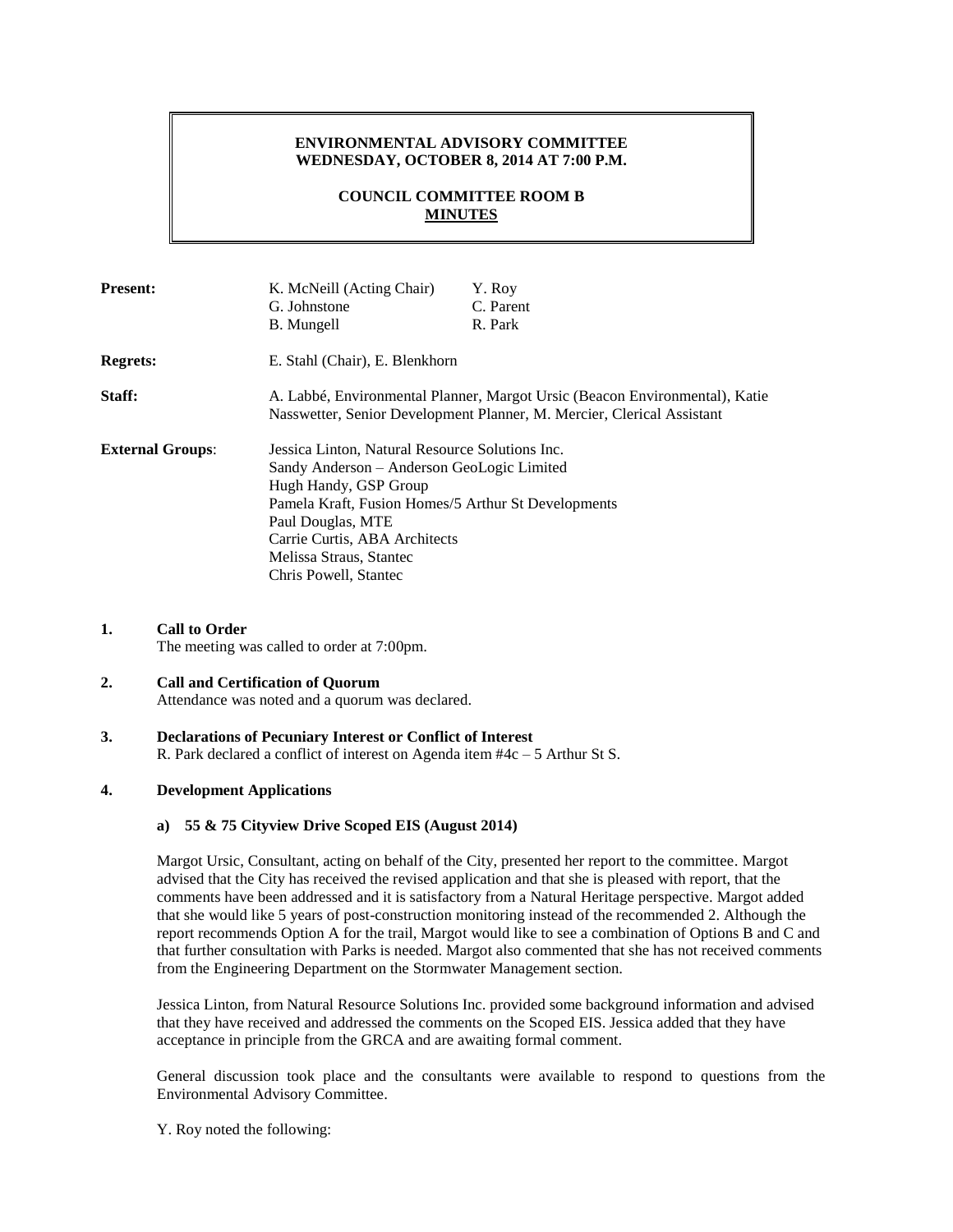- Open space block # 149, 150 and 151 no longer show on the plans Jessica confirmed that these blocks are now numbered 123, 124 and 125
- Suggested removing the buckthorn and re-naturalizing the buffer of Block 125
- Asked if the GRCA has a definition of valleylands Jessica confirmed that they used the definition provided by the GRCA
- Asked if there is value to have bird monitoring in the EIR Jessica advised that they could look into it

K. McNeill noted the following:

- Asked if there was going to be fencing along the back of the houses onto the natural area Jessica advised that they haven't got to that level of detail but it is likely and that they would consider the fencing.
- Asked how does the roof top water get to the spreaders Jessica replied that the downspouts lead to the spreaders and there are traps to keep leaves out
- Asked if the PSW is fed by surface water Sandy responded yes a majority is surface water with some groundwater infiltration
- Would like to see baseline data for 5 year monitoring

### *Delegation:*

A. Labbé advised that comments were submitted by Hugh Whiteley and were circulated to Committee Members. Committee members acknowledged receipt of the comments.

Charles Cecile on behalf of Nature Guelph provided the following comments:

- In support of recommendation
- Concerned about the small wetland down by Cityview Dr. This was part of the Lee St wetland and fits the minimum size in OPA 42. It also may exist as a water storage area. Species that are there are wetland plants. It could be a small naturalized area as part of the stormwater management plan.
- Agree that for the trail, that a combination of B and C is a better option
- Concerns with the accuracy of the vascular plant list and provided details as to what species should be clarified.

Moved by B. Mungell and seconded by Y. Roy,

"THAT given the above concerns, staff recommends that the Environmental Advisory Committee accepts the Environmental Impact Study prepared by Natural Resource Solutions Inc. for 55 & 75 Cityview Drive with the following conditions:

- o THAT Stormwater Management is addressed to the satisfaction of City Engineering Staff;
- o THAT data loggers be installed in select wetland piezometers and that baseline data be provided in the EIR
- o THAT consideration be given to expanding vegetation monitoring to include fixed plots
- o THAT forthcoming GRCA and Parks Planning comments are addressed; and
- o THAT an Environmental Implementation Report be completed as a condition of Approval and include the following (not limiting):
	- o Clarification regarding the number of trees inventoried, species to be used in compensation being native to Wellington County and areas to be re-vegetated;
	- o Site-specific Tree Preservation Plan;
	- o Site-specific habitat management plan for the invasive species removal area;
	- o Site-specific grading and erosion control plans;
	- o Details about the proposed education and outreach;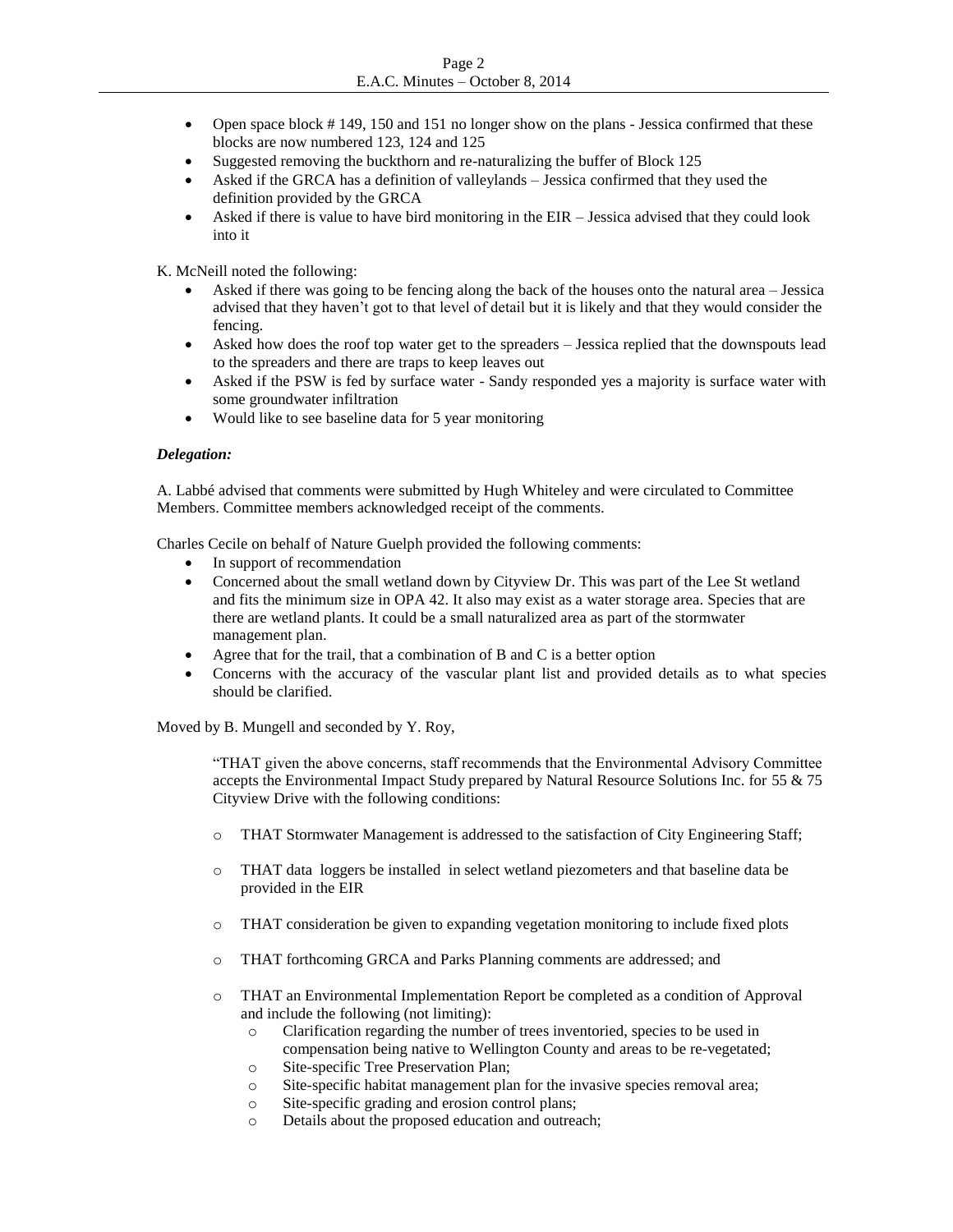- o Details related to trail design and mitigation; and
- o Thresholds related to the monitoring
- o Final trail alignment and details related to the trail.
- o Provide updated vegetation species list based on Nature Guelph's comments

**Motion Carried -Unanimous**

#### **b) 1211-1231 Gordon St – proposed Terms of Reference for an EIR (September 8, 2014)**

A. Labbé, Environmental Planner with the City of Guelph, reviewed her staff report. Adele noted that there is a 30 m buffer to the PSW and there is proposed infiltration outside of buffer and a stormwater management pond partially within the buffer zone proposed. Adele is not sure if there is a trail proposed in the area and Parks will review.

Jessica Linton, from Natural Resource Solutions Inc. provided some background on the application. Jessica advised that the site has been degraded and that they will plan to restore and enhance the area as well. Jessica added that they are dealing with MNR with how to deal with the bats and they are getting the wetland boundaries surveyed next week.

General discussion took place and the consultants were available to respond to questions from the Environmental Advisory Committee.

K. McNeill noted that they should provide some rationale for why the recommended type of monitoring is appropriate.

Moved by G. Johnstone and seconded by C. Parent,

"THAT based on this review, staff recommends that the Environmental Advisory Committee accept the Terms of Reference for an Environmental Implementation Report prepared by NRSI with the following condition:

- o That the Provincially Significant Wetlands are staked in the field and confirmed by the GRCA;
- o That in addition to the SWM Report, Site Plan, Hydrogeological Report, Landscape Plans and Topography information, detailed grading and drainage plans as well as Erosion and Sediment Controls are also appended to the EIR;
- o That a Salt Management Plan is included;
- o The floodline is delineated in EIR mapping;
- o That monitoring wells are equipped with continuous data loggers to support wetland water balance analyses and mitigation design;
- o That any baseline monitoring data is included in the EIR; and
- o That sufficient rationale is provided if any encroachment is proposed within the 30 m buffer."

**Motion Carried -Unanimous**

## **c) 5 Arthur Street South – Environmental Implementation Report (September 5, 2014)**

A. Labbé, Environmental Planner with the City of Guelph, reviewed her staff report.

Melissa Straus, from Stantec provided some background on the application. Melissa advised that there have been some additional studies done since the EIS, they have addressed the comments received to date, they are still adjusting the lists for the species plan for Phase 1, they will be putting in a temporary trail between Phases 2 and 6 and there will be a green roof over the parking garage to be done as part of Phase 1. Melissa added that the river wall inspections will be done two times a year, a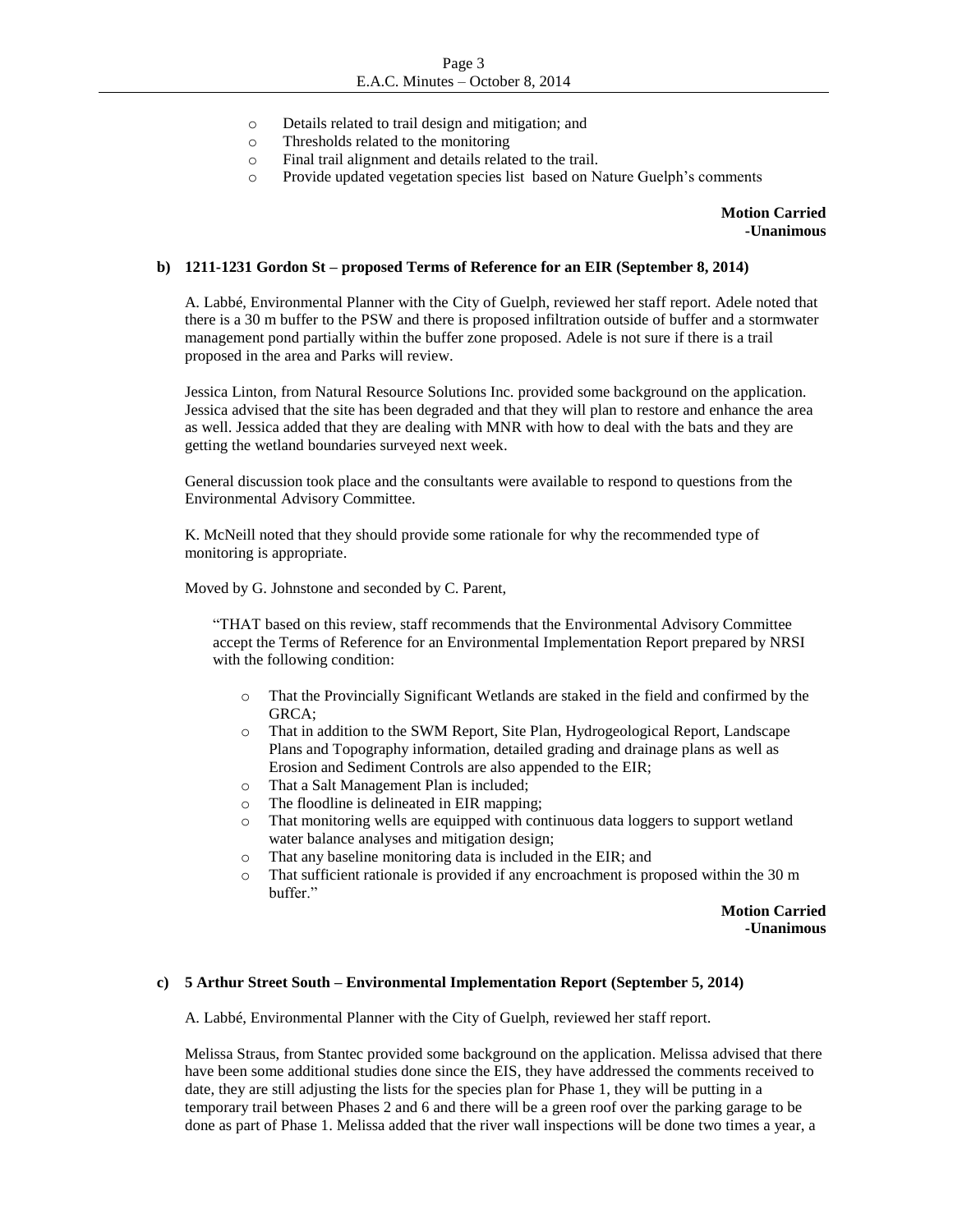risk management plan and the health and safety management plan are being developed and pollinator meadow will be included in the plans. The entire project is being phased and is expected to be developed over the next 12 years.

Chris Powell, from Stantec advised that they have a commitment to incorporate the objectives in subsequent phases of project as it relates to river walk and that further discussion with the GRCA and the City will be required as work progresses.

Pamela Kraft, from 5 Arthur St Holdings provided a breakdown of the phasing of the project. Each phase is expected to take approximately 16 months. Pamela noted that she feels that the concerns with the riverwalk and floodway area are premature until those phases are being developed as they are still at least 6-10 years out. Pamela raised a concern over the delay in getting the EIR done which will delay starting construction for Phase 1 and would like to see the EIR approved subject to conditions. Pamela added that they are meeting with Engineering tomorrow on the structural report of wall.

General discussion took place and the consultants were available to respond to questions from the Environmental Advisory Committee.

B. Mungall noted the following:

- Asked if the structural assessment of the wall include the northerly section of wall. Pamela responded that no, it only included the portion south of the rail line and the heritage building and that the wall is going to be under ownership of condo and there will be no liability for the City.
- Indicated a preference of not having the riverwalk done in phases

G. Johnstone raised concerns with the phasing of the riverwall and added that he would prefer to see the riverwalk completed all at once instead of in pieces.

C. Parent provided some suggestions for some stewardship materials including:

- Items that provide a connection between what people are reading and what is in front of them
- Very specific material dealing with site history and history of river ie. what fish in river, wildlife etc
- Information on the chimney swifts
- Ecological enhancements
- Need to recognize what it is and only so much enhancement can be done

Moved by Y. Roy and seconded by B. Mungell,

" THAT based on this review, staff recommends that the Environmental Advisory Committee defer the Environmental Implementation Report prepared by Stantec Consulting Ltd. until such time:

- o That a structural assessment is undertaken to the satisfaction of the City and to inform mitigation planning as it relates to surface water and fish habitat, as applicable;
- o That comprehensive design details are provided for the floodway zone;
- o That further work is undertaken regarding access to the river;
- o That detailed design of signage is provided;
- o That City staff's comments are addressed to their satisfaction;

### AND

o That the Environmental Advisory Committee's recommendations are considered during the further development of the riverwalk design."

> **Motion Carried -Unanimous with 1 abstainer**